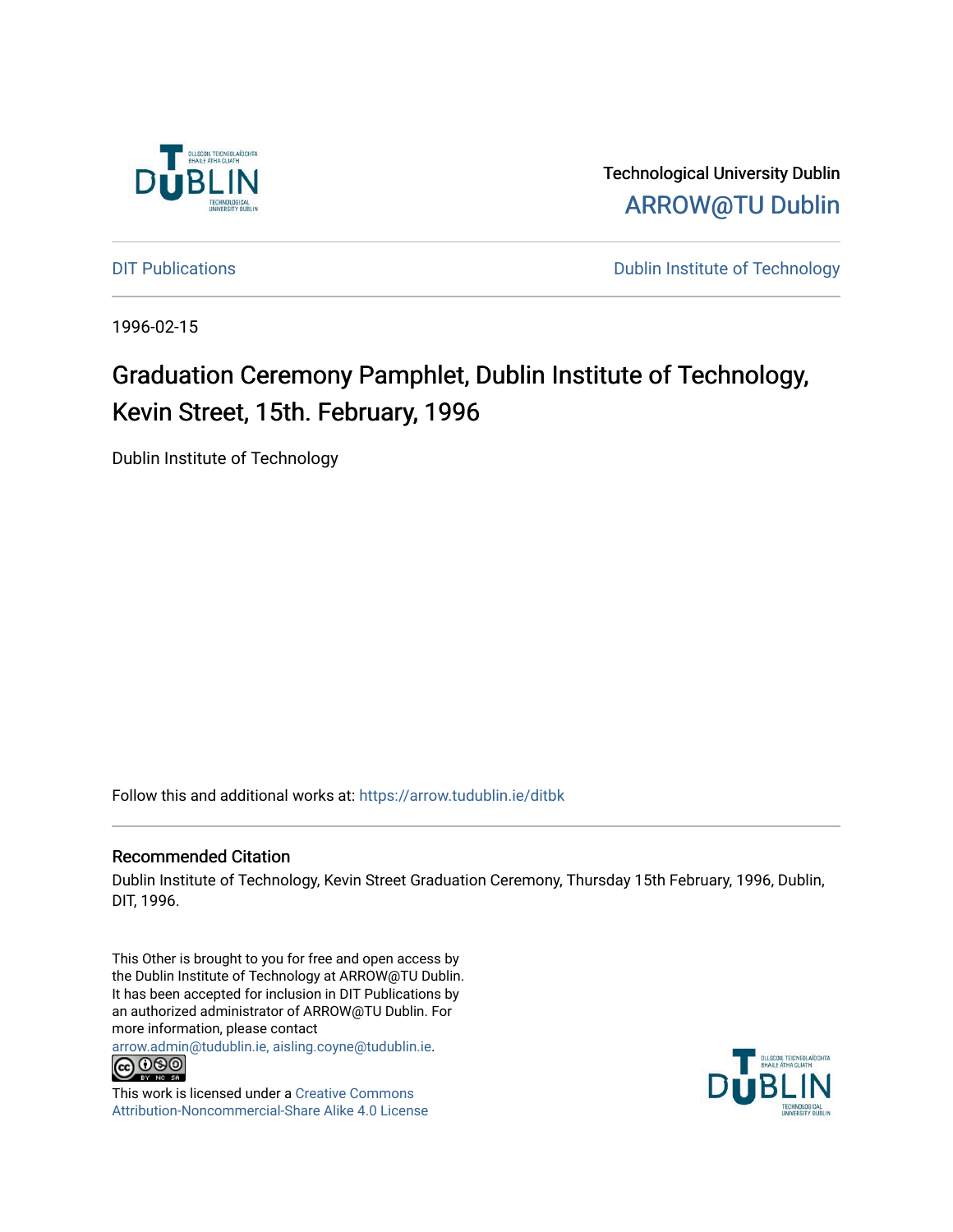



# *Graduation Ceremony Bronnadh na gCailiochta{*

*Thursday, 15th February, 1996 De Deardaoin, 15u Feabhra, 1996*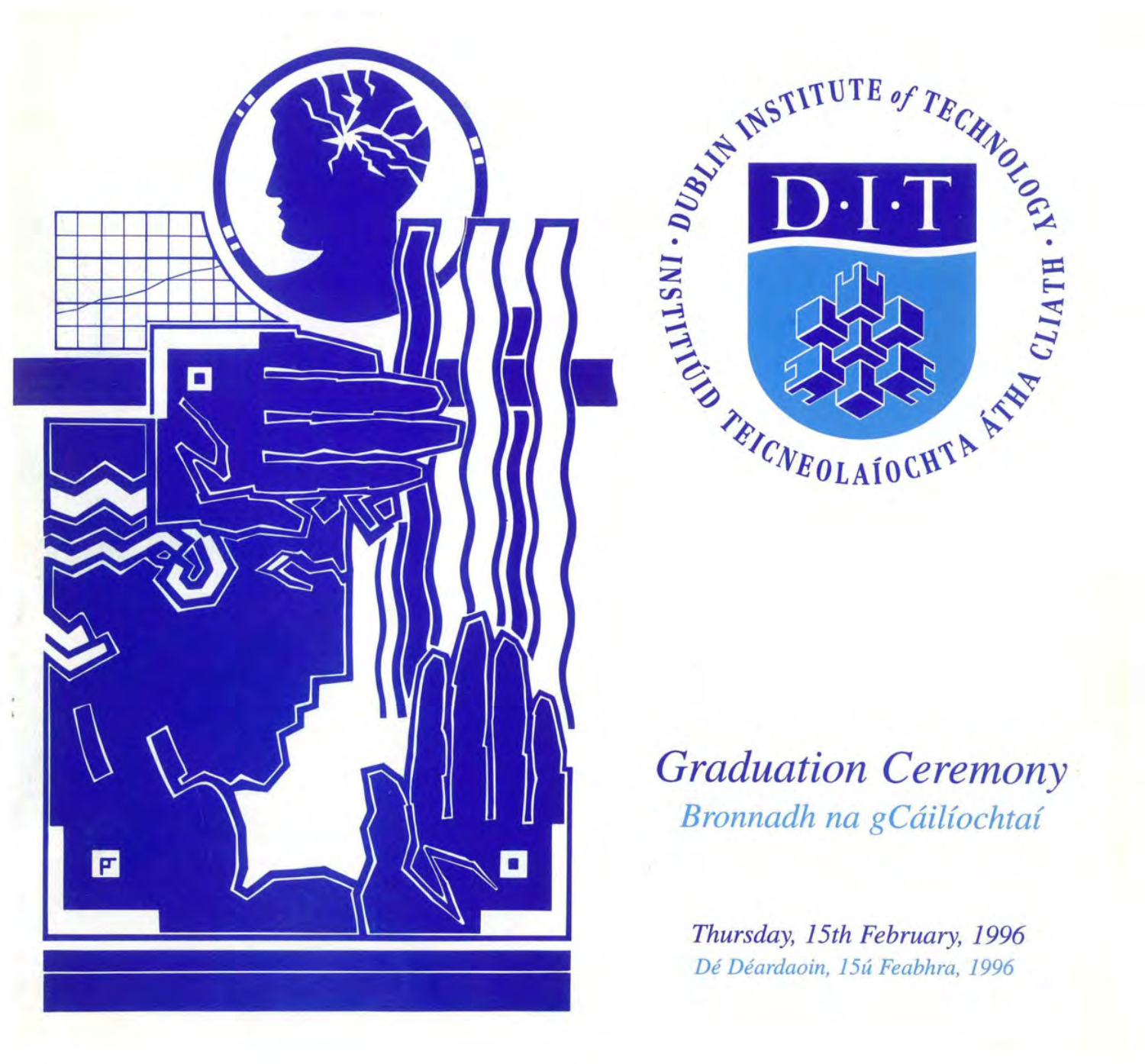# DUBLIN INSTITUTE OF TECHNOLOGY INSTITIÚID TEICNEOLAÍOCHTA BHAILE ÁTHA CLIATH

# *Graduation Ceremony Bronnadh na gCailfochtai*

*Thursday, 15th February 1996 De Deardaoin, 15u Feabhra 1996* 

DIT KEVIN STREET

ITBÁC SRÁID CHAOIMHÍN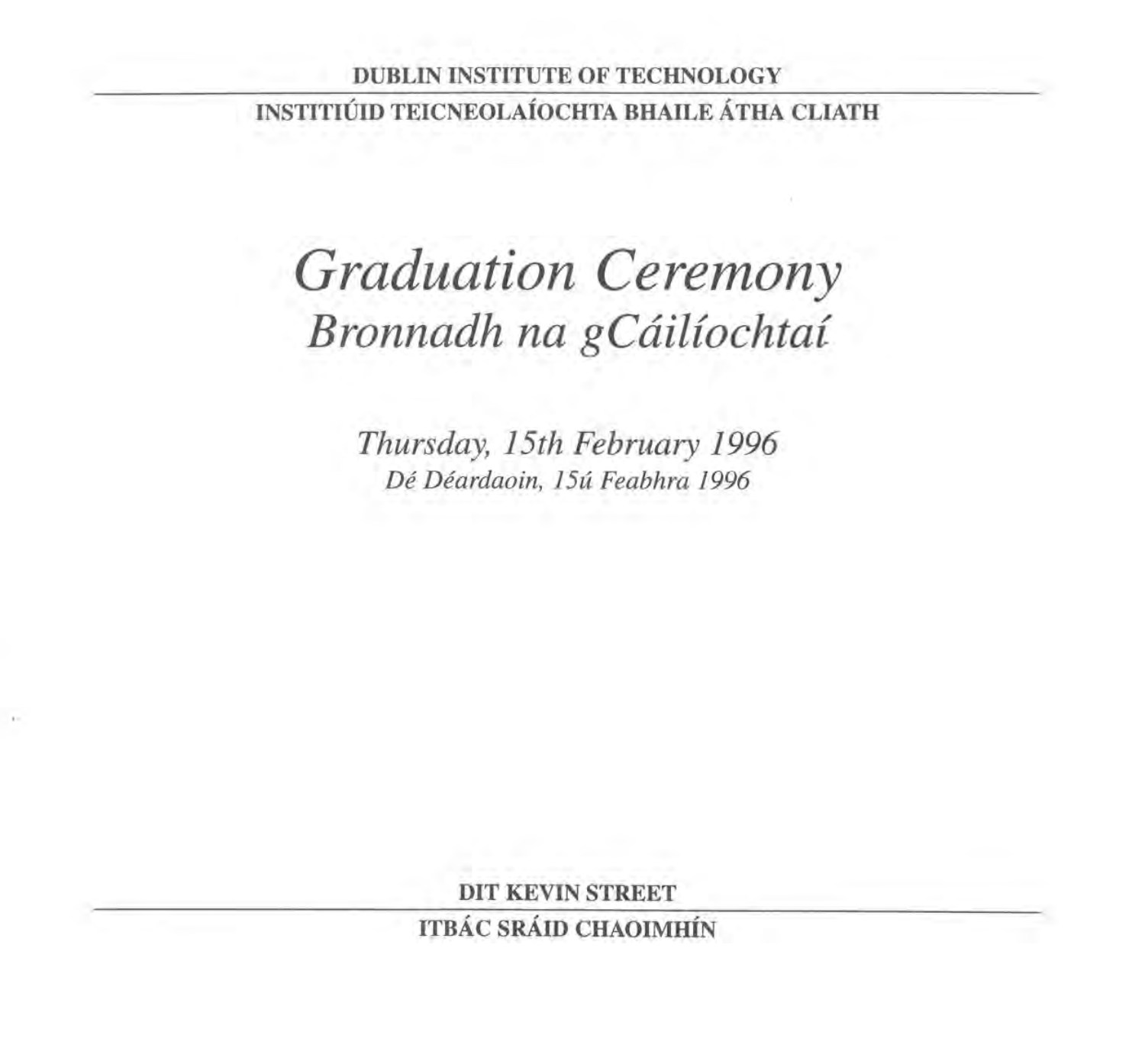## **ORDER OF CEREMONIES - 19.15, 15th February 1996**

# **CLAR - 19.15, 15u Feabhra 1996**

- 19.15 Academic Procession
- 19.20 Dublin Institute of Technology Brass Quartet. Maura Healy and Helen Mackie on Trumpet with Roderick O'Keeffe and Brendan Kennedy on Trombone. *Programme:* A selection of works from Gabrieli, Jacob, Peurel and Hazel for Brass Quartet spanning four centuries. By kind permission of: Brighid Mooney-McCarthy LRAM. *Head of Department of Orchestral Studies, Dublin Institute of Technology, College of Music.*
- 19.35 Introductory Address: J. Kieran Taaffe BSc MSc CPhys MlnstP MBA HDipEd DipProd Barrister-at-Law, Vice-Principal, Dublin Institute of Technology, Kevin Street, Master of Ceremonies.

#### 19.40 **Conferring of Diplomas and Certificates:**

Graduate Membership Diploma of the Institute of Biology Diploma in Applied Sciences (Food Science and Food Technology Option) Diploma in Human Nutrition and Dietetics Fellowship of the Institute of Biomedical Science External Award of Certificate in Medical Laboratory Sciences for Medical Laboratory Technicians (Lesotho) External Award of Certificate in Medical Laboratory Sciences for Medical Laboratory Assistants (Lesotho) *Sponsor/Molt6ir: Brid Ann Ryan* BSc MSc CBiol M!Biol DiplndMicrob, *Head, Department of Biological Sciences* 

Diploma in Chemical Sciences *Sponsor!Molt6ir: Noel R. Russell* BA(Mod) PhD CChem FRSC *Head, Department of Chemistry* 

- 20.05 Presentation of Special Academic Awards
- 20.15 Graduation Address
- 20.20 Academic Procession
- 20.30 Reception in the Staff Common Room

**At the end of the ceremony all guests are requested to remain in place while the newly conferred graduates leave the Gleeson Hall in procession.**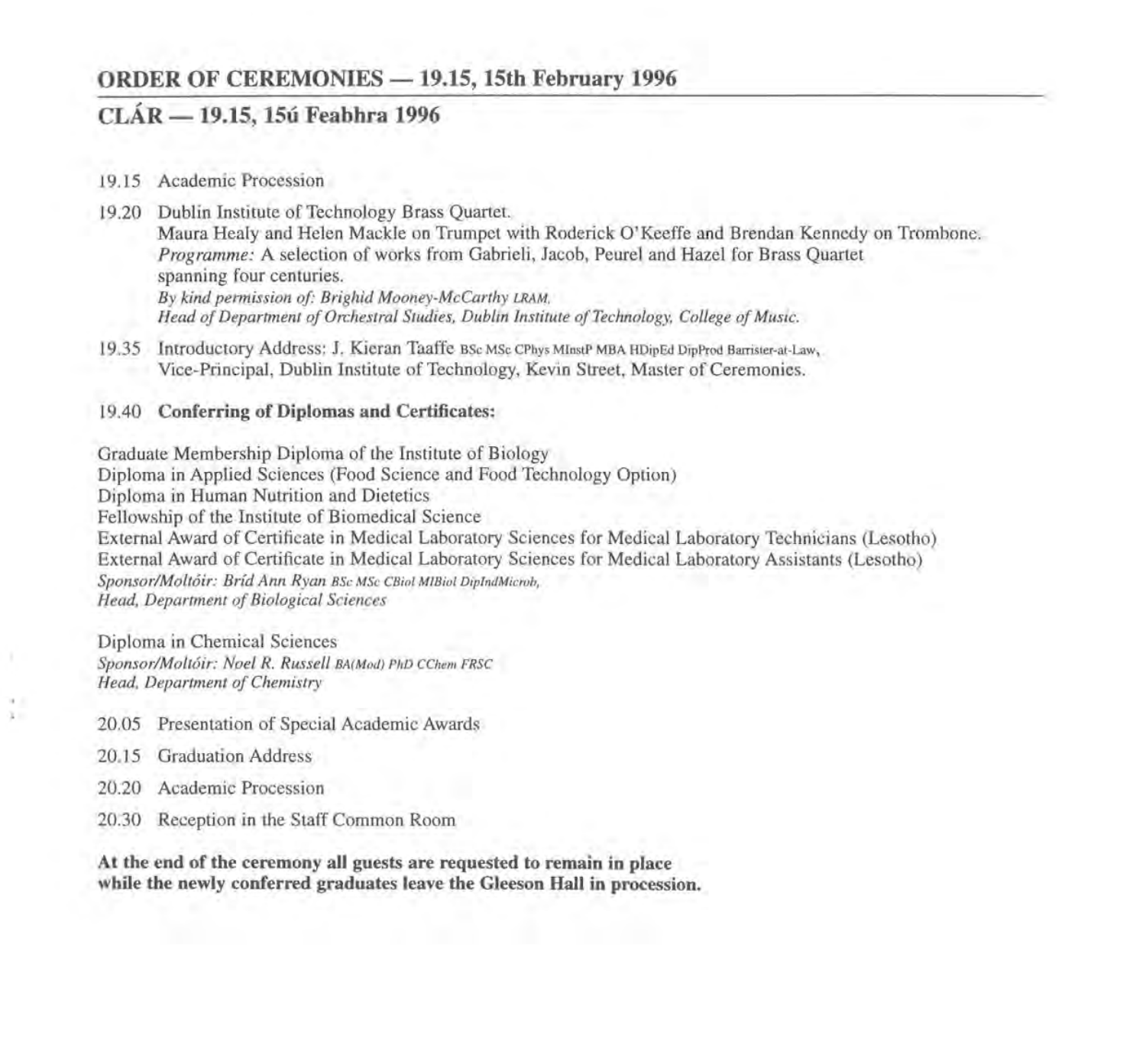# **THE MISSION OF DIT MISEAN ITBAC**



*Dr. Brendan Goldsmith* 

January 1996 marked the third anniversary of a single integrated Dublin Institute of Technology. The passing of the DIT Act in 1992 resulted in the fusing of six distinct colleges, each with different histories and specialisations. It may be appropriate to reflect on the role and functions of DIT within the context of higher education in Ireland. The mission of the Dublin Institute of Technology can be summarised in comparatively few words:

The Dublin Institute of Technology is a comprehensive higher educational institution, fulfilling a national and international role in providing fulltime and part-time educational programmes across the whole spectrum of higher education. It aims to achieve this in an innovative, responsive, caring and flexible learning environment. It is committed to providing access to students of all ages and backgrounds and to achieving quality and excellence in all aspects of its work. This commitment extends to the provision of research, product development and consultancy services for industry and society while continuing to have regard to the technological, commercial, social and cultural needs of the community it serves.

Behind this short statement stands an institution of great complexity and the largest higher education institution in the State. To get a clearer picture of DIT and its role in Irish society, it is necessary to examine a little deeper some of the sentiments expressed above.

The constant interplay between the academic world and the world of industry and commerce is translated, through the applied aspects of all DIT programmes, into a stimulating environment for all its students. This rich interplay between the worlds of learning and work provides an environment in which the individual students can develop their abilities to act with confidence and competence.

A look at the range of programmes within DIT, with its strong emphasis on disciplines of an applied nature, is a clear indicator of the responsive nature of the Institute. Technological education cannot, of course, be a static activity and its dynamic component is reflected in the continually-changing programmes available within the Institute.

Despite its position as the largest educational institution within the State, with a total enrolment of nearly 23,000 students, DIT has a proud history of caring for each student. Its smaller class group size, with extensive periods of time spent in direct contact with staff within laboratory environments, has ensured a strong staff-student relationship. Students in DIT are much more than numbers on a computer printout!

With its strong historic commitment to part-time education, DIT has had a pioneering role in introducing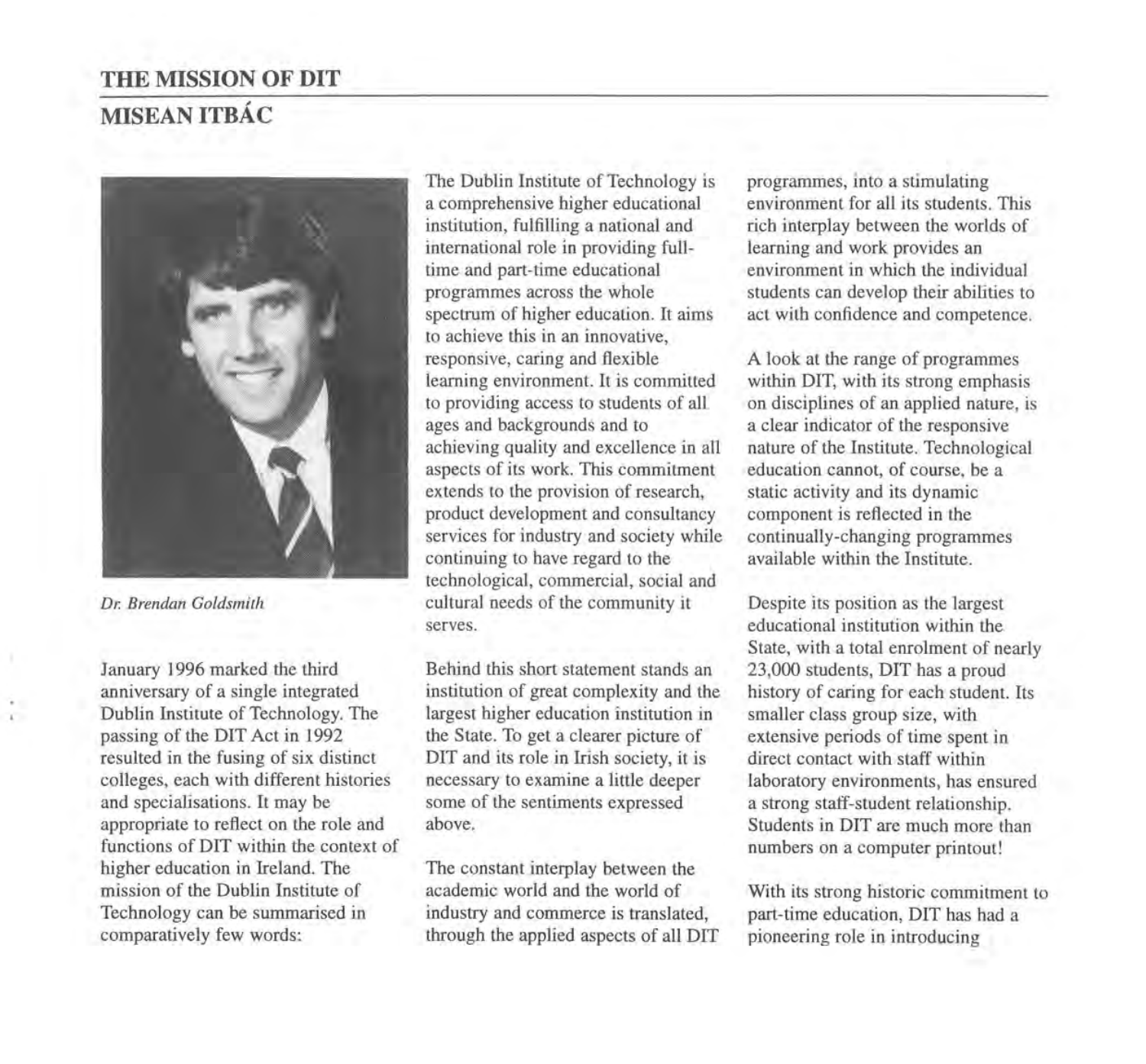flexibility to Irish education. Flexibility is of its nature dynamic, and DIT is currently extending the range of models it uses for the provision of education using both wholetime and part-time modes, modularisation, semesterisation and credit accumulation. ERASMUS and COMETT links are being actively promoted within the Institute in an international context. Our longstanding commitment to part-time and apprentice has led to flexibility at intake and to the development of transfer mechanisms across the various levels of the Institute. Mature students have always been a feature in the DIT Colleges and the unique range of activities covered by the Institute has allowed students to transfer from apprentice to certificate/diploma levels and, where appropriate, on to honours degree programmes.

The most rapidly developing aspect of DIT's mission is its approach to research, product development and consultancy. Within the past decade, DIT has moved from being a minor player in this area to being a highly significant participant in a very large range of applied research activities. This commitment to research activity is a hallmark of a university-level institution and it is clear that DIT will continue to expand significantly in this area with a resulting increase in postgraduate students and post-doctoral researchers.

The Dublin Institute of Technology, through its constituent Colleges, has played a significant role in the development of Irish education. It is now poised, with its new integrated structure, to play an even more significant role in the future.

Dr. Brendan Goldsmith, Uachtarán.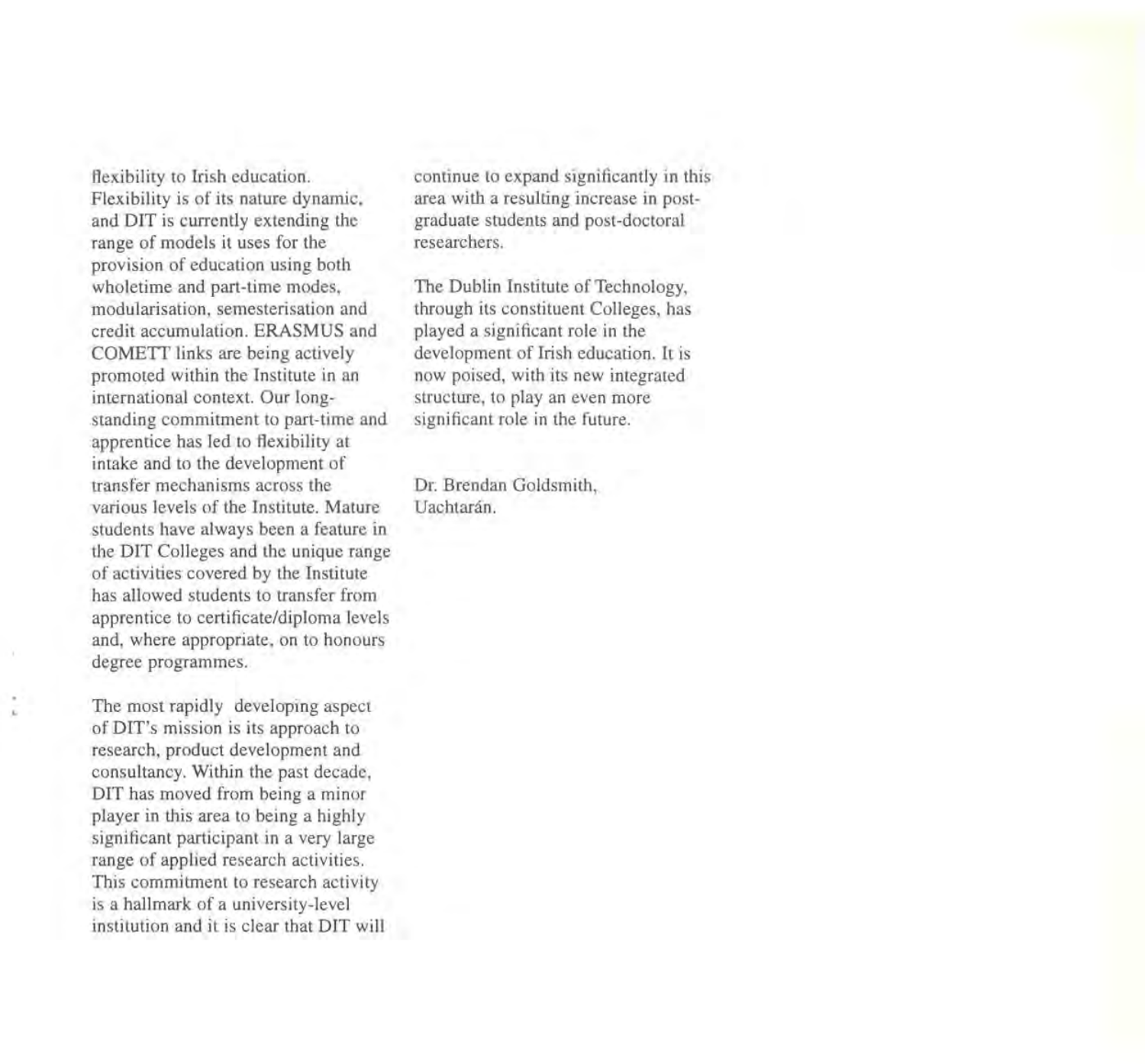# **LIST OF GRADUATES 1996**

# **CEIMITHE 1996**

#### **GRADUATE MEMBERSHIP DIPLOMA OF THE INSTITUTE OF BIOLOGY Dioploma Ceimf-Bhallraiochta in Institiuid na Bitheolaiochta**

| <b>NAME</b>           | <b>AWARD</b> | <b>NAME</b>        | <b>AWARD</b> | <b>NAME</b>        | <b>AWARD</b> |
|-----------------------|--------------|--------------------|--------------|--------------------|--------------|
| Carolan, James        | Honours 2.1  | Hunt, Mary         | Honours 1    | Muldowney, Deirdre | Honours 2.2  |
| Cherubini, Antoinette | Honours 2.2  | Kearns, Emer       | Honours 2.2  | Murphy, Emma       | Honours 2.1  |
| Cunneen, Mary         | Honours 3    | Loscher, Christine | Honours 2.1  | O'Neill, Ciara     | Honours 2.2  |
| Fagan, Maresa         | Honours 2.1  | McCarthy, Fiona    | Honours 2.2  | Slator, Gillian    | Honours 2.1  |
| Fingleton, Teresina   | Honours 2.2  | McKeever, Mark     | Honours 1    | Walsh, Tony        | Honours 2.1  |
| Gordon, Linda         | Honours 3    | Malone, Liam       | Honours 2.2  |                    |              |

#### **DIPLOMA IN APPLIED SCIENCES (FOOD SCIENCE AND FOOD TECHNOLOGY) Dioploma san Eolaiocht Fheidhmeach (Romha Biaeolaiocht agus Biateicneolaiocht)**

Graduates of this course also qualify for the award of BSc (Applied Sciences) from the University of Dublin with the same Classification as that obtained in the Diploma in Applied Sciences.

Brody, Cyril Martin Honours 1 Healy, Alice Mary<br>Collins, Karen Honours 2.1 Kane, Sara Collins, Karen Honours 2.1 Kane, Sara<br>Coyle, Teresa Caroline Honours 2.1 Kenny, Siobhán Coyle, Teresa Caroline Honours 2.1

# **NAME AWARD NAME**

Gavin, Aileen Honours 2.1 Matthews, Maurice

#### **AWARD NAME**

Honours 2.1 McAloon, Conor Honours 2.1 Ryan, Eimear Noreen Honours 2.1 Scully, Margaret Honours 1

#### **AWARD**

Honours 2.1 Honours 2.2 Honours 1

#### **DIPLOMA IN HUMAN NUTRITION AND DIETETICS**  Dioplóma sa Chothú agus Daonbheathú

Graduates of this course also qualify for the award of BSc (Human Nutrition and Dietetics) from the University of Dublin with the same Classification as that obtained in the Diploma in Human Nutrition and Dietetics.

| <b>NAME</b>                 | <b>AWARD</b> | <b>NAME</b>            | <b>AWARD</b> | <b>NAME</b>                | <b>AWARD</b> |
|-----------------------------|--------------|------------------------|--------------|----------------------------|--------------|
| Bourke, Mary Teresa         | Honours 2.2  | Howlin, Deirdre        | Honours 2.1  | O'Connor, Orla Teresa      | Honours 1    |
| Bridcut, Elizabeth Kathleen | Honours 2.1  | Killeen, Linda Mary    | Honours 2.1  | O'Donoghue, Margaret       | Honours 2.1  |
| Cantwell, Mary Margaret     | Honours 2.1  | Kirby, Elizabeth       | Honours 1    | O'Sullivan, Meave Frances  | Honours 2.1  |
| Doyle, Susan Mary           | Honours 2.1  | Lordan, Caitríona Aine | Honours 2.1  | Purtill, Elmary            | Honours 2.2  |
| Duggan, Ciara Mary          | Honours 2.1  | McNamara, Edel         | Honours 2.1  | Slater, Adele Geraldine    | Honours 2.2  |
| Duggan, Emma Kate           | Honours 2.2  | Murphy, Paula Monica   | Honours 2.1  | Tully, Anne-Marie Margaret | Honours 2.1  |
| Hogan, Linda                | Honours 2.1  | O'Brien, Siobhán       | Honours 2.1  | Walsh, Sareen Carmel       | Honours 2.1  |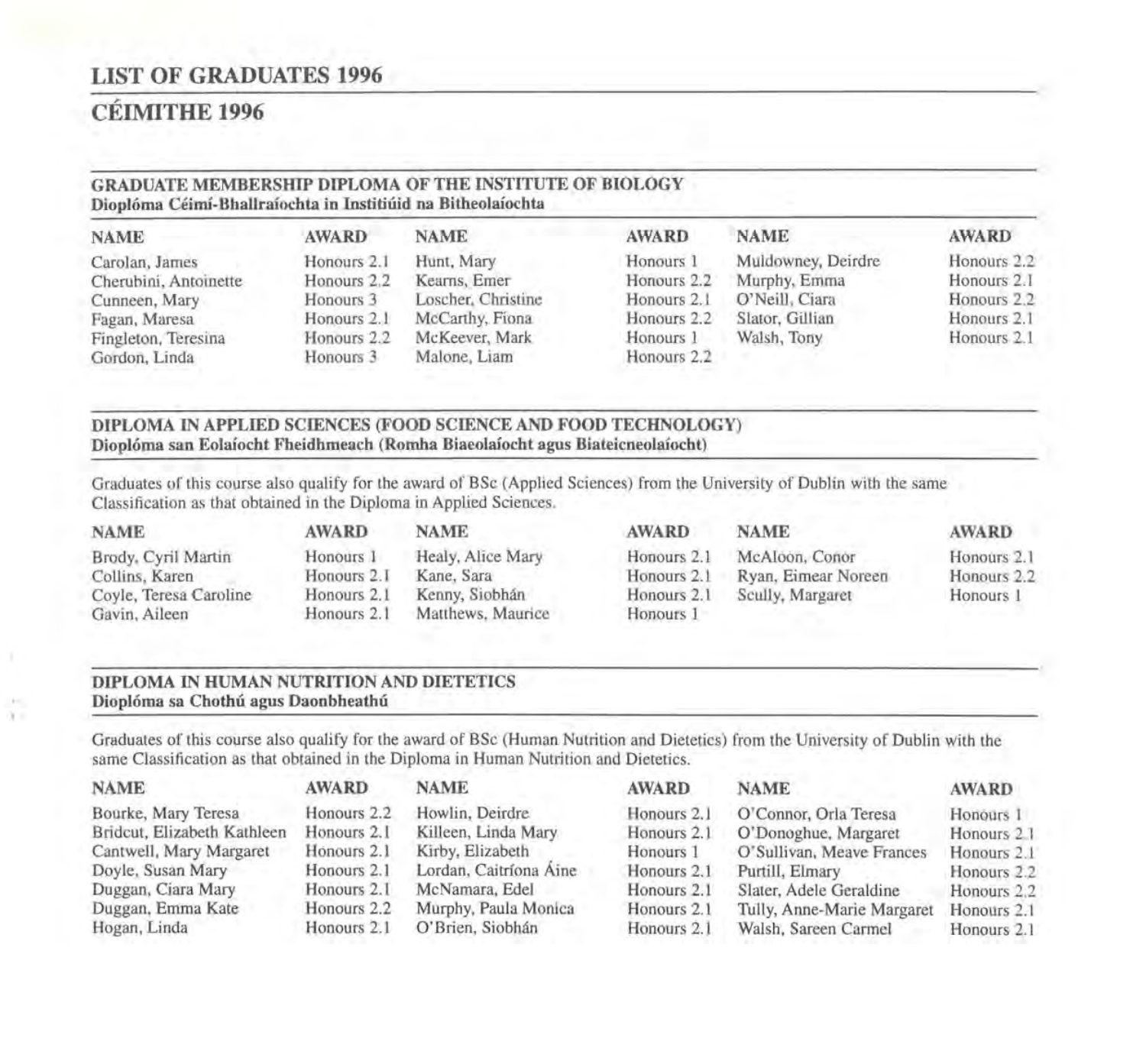#### FELLOWSHIP OF THE INSTITUTE OF BIOMEDICAL SCIENCE Comhaltacht in Institiúid na hEolaíochta Bithleighis

#### NAME

Brady, Ann Cronin, Elizabeth Ann Cullen, Janelle Kelly, Margaret

#### NAME

Lenihan, Elizabeth Mary Malone, Anne O'Brien, Mary Williams, Martina Mary

#### EXTERNAL AWARD OF CERTIFICATE IN MEDICAL LABORATORY SCIENCE FOR MEDICAL LABORATORY ASSISTANTS (LESOTHO) - Winter 1995

Gradam Seachtarach den Teastas san Eolaiocht Shaotharlann Leighis i gcomhair Cuntoiri Saotharlann Leighis (Lesotho) — Geimhreadh 1995

| <b>NAME</b>        | <b>AWARD</b> | <b>NAME</b>         | <b>AWARD</b> | <b>NAME</b>         | <b>AWARD</b> |
|--------------------|--------------|---------------------|--------------|---------------------|--------------|
| Dlamini, Sithemba  | Pass         | Mitchell, Theresa   | Pass         | Rangoako, Francis   | Pass         |
| Lebentlele, Mampho | Pass         | Mokemane, Maazariel | Credit       | Tau, Pheletso Emily | Credit       |
| Letsota, Camilla   | Pass         | Mokoatle, Mathobi   | Pass         | Thamahane, Emma     | Pass         |
| Makara, Machaka    | Pass         | Rakubutu, Ramakoala | Credit       |                     |              |

#### DIPLOMA IN CHEMICAL SCIENCES Dioploma sna hEolaiochtai Ceimice

Graduates of this course also qualify for the award of BSc (Chemical Sciences) from the Dublin City University with the same Classification as that obtained in the Diploma in Chemical Sciences. They also satisfy the academic requirements for the Graduateship of the Royal Society of Chemistry.

| <b>NAME</b>             | <b>AWARD</b> | <b>NAME</b>                             | <b>AWARD</b> | <b>NAME</b>               | <b>AWARD</b> |
|-------------------------|--------------|-----------------------------------------|--------------|---------------------------|--------------|
| Byrne, Maura Bernadette | Honours 1    | Goggin, Maria Catherine                 | Honours 1    | O'Gorman, John Martin     | Honours 2.2  |
| Carr, Deirdre           | Honours 2.2  | McPartling, Troy                        | Honours 2.2  | O'Reilly, Anthony Patrick | Honours 2.2  |
| Clarke, Bridget Fiona   | Pass         | Meehan, Catherine Josephine Honours 2.1 |              | Smith, Sinéad Margaret    | Honours 2.2  |
| Durcan, John Joseph     | Honours 2.1  | Mulroe, Joanne Mary                     | Honours 2.2  | Williams, Ava Teresa      | Honours 2.2  |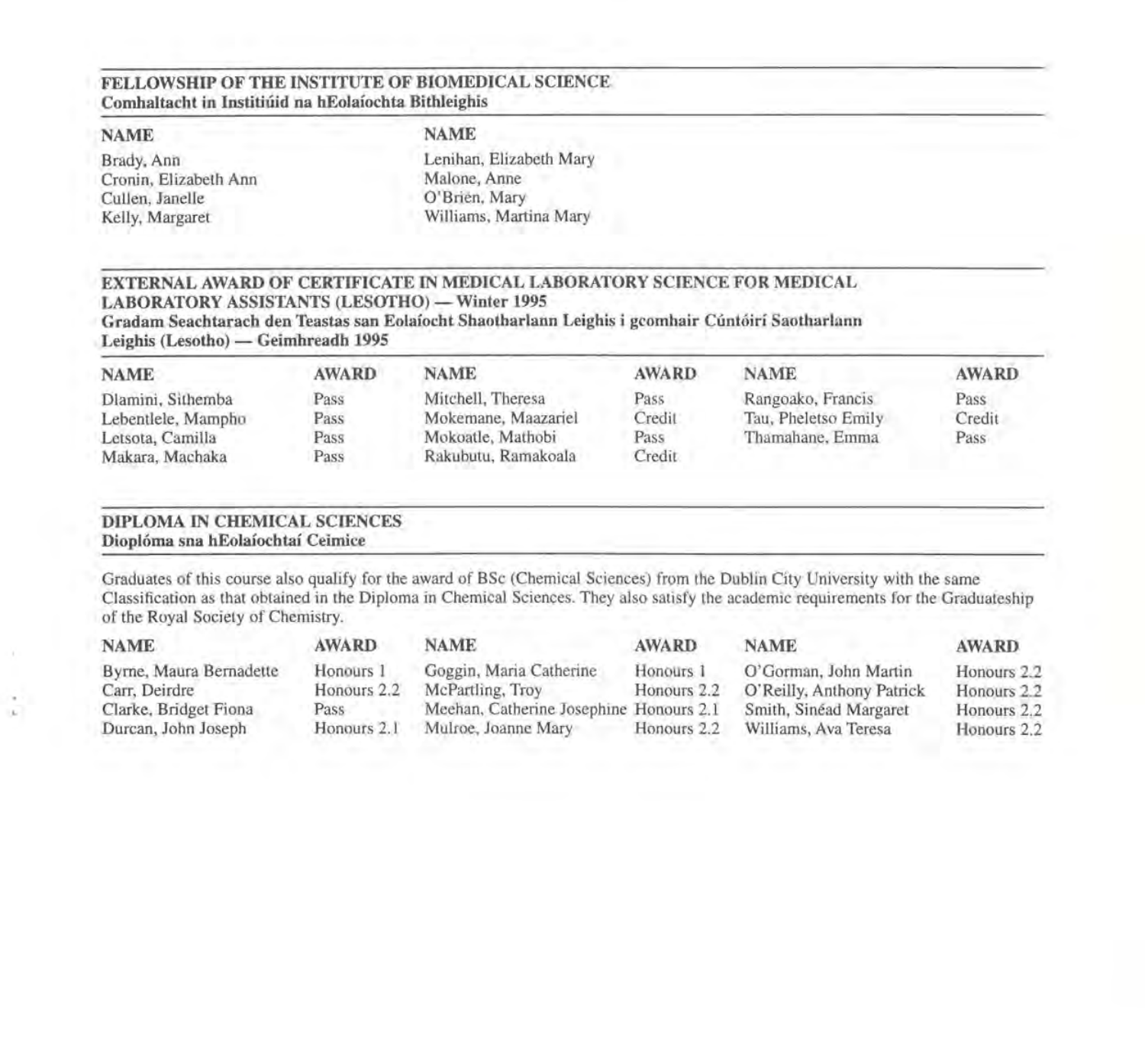### PRIZEWINNERS 1996

# DUAISITHEORÍ 1996

#### THE IRISH NUTRITION AND DIETETIC INSTITUTE PRIZE Established 1975

This Prize is sponsored by the Irish Nutrition and Dietetic Institute, and is awarded to the graduate of the BSc(Human Nutrition & Dietetics) Course who maintained the most consistently high standard over the four years of the course.

#### Orla Teresa O'Connor

#### FLORA NUTRITION AWARD Established 1982

A Scholarship Award of IR£6,000 sponsored by the manufacturers of Flora, W. & C. McDonnells Ltd, and to be used towards post-graduate research in the field of Human Nutrition and Dietetics. It is awarded to the best Final Year student of the BSc(Human Nutrition and Dietetics) Course.

#### Orla Teresa O'Connor

#### HUMAN NUTRITION AND DIETETICS COURSE DIRECTORS' PRIZE FOR PROJECT PRESENTATIONS Established 1989

The Course Directors' Prize of IR£250 is sponsored by Milupa and is awarded to the student, as judged by the Course Directors and Academic Staff, to have made the best oral project presentation

for the final year project on the BSc(Human Nutrition and Dietetics) Course.

*Joint Award:*  Ciara Mary Duggan Anne-Marie Margaret Tully

#### SHS CLINICAL DIETETICS/ NUTRITION AWARD Established 1991

This award, a sterling silver medal, is sponsored by Scientific Hospital Supplies (SHS) Ireland Ltd. It is awarded annually for the most outstanding performance in Clinical Dietetics/ Nutrition in the Final BSc(Human Nutrition & Dietetics) Examinations.

#### Orla Teresa O'Connor

#### COCA-COLA ATLANTIC AWARD Established 1993

This sterling silver medal is awarded by Coca-Cola Atlantic to the student with the best performance in the final year of the Diploma in Applied Sciences, Food Science and Food Technology Option.

#### Margaret M. Scully

#### THE GLENN D'ARCY MEDAL Established 1993

The Glenn D' Arcy Gold Medal, funded

by the Glenn D' Arcy Memorial Trust, is awarded annually for the best final year project in the Graduate Membership Diploma of the Institute of Biology final examination. It is to honour the memory of Glenn D' Arcy who was an undergraduate student in the Department of Biological Sciences starting with the Technician Diploma in Applied Science and later graduating from the Graduateship of the Institute of Biology Course. Between 1991 and 1993 he was a post-graduate PhD student and contributed significantly to research development and social activities within the Department. He always gave generously of his time, but in a special way to undergraduate students doing their projects.

#### Mary Hunt

#### COW AND GATE/NUTRICIA (IRELAND) TRAVEL SCHOLARSHIP Established 1994

The award provides for a visit to the Research and Development plant of Cow and Gate/Nutricia in Holland during the summer months for the best student in year 3 of the Degree Programme in Human Nutrition and Dietetics. All expenses incurred by the student will be covered by the sponsor.

#### Maria Keane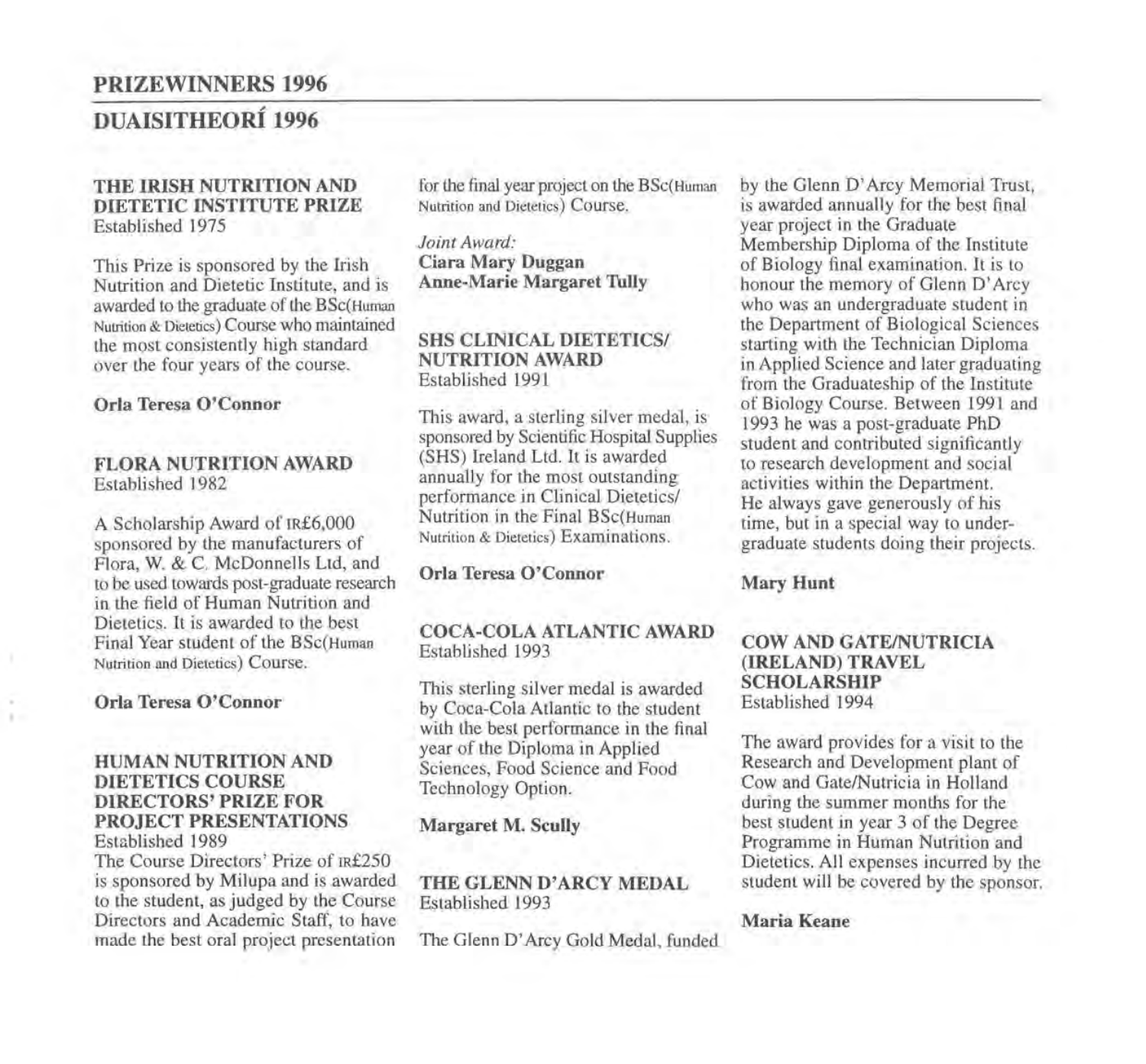D'oscail an chéad scoil theicniúl i Sráid Chaoimhín i nDeireadh Fómhair 1887 le 10 mhúinteoir, 78 macléinn agus 12 abhar teagaisc.

I measc na ndaoine a bhi pairteach i mbunú an chéid Scoil Theicniúil i Sráid Chaoimhín bhí Arnold Graves, uncal leis an bhfile, a bhf mar runaf don mBord Stiurtha. Thug Charles Stewart Parnell agus Michael Davitt gach tacafocht agus bhf an t-ollamh cluiteach de Cholaiste na Trfon6ide George Francis FitzGerald ina bhall den mBord Stiúrtha thosaigh. Mhúin Michael Cusack Gaeilge san scoil. Bhf clann Guinness go fial flaithuil agus thug Edward Cecil Guinness, an chéad Iarla Iveagh deontas de £2,500 i 1886 leis an tús a bhrostú. Chuidigh saineolaithe 6n Royal College of Science, 6n Royal College of Surgeons agus 6n Ollscoil Chaitliceach leis an mbreith.

Mar sin bhi deacrachtaf airgid ag baint le forbairt scoil Shraid Chaoimhfn ins na blianta roirnh 1891 mar a reachtafodh Acht Teagaisc Teicneolafochta (1891) in Eirinn. D' anneoin na ndeacrachtaf bhi 513 macleinn ar na rollaf san seisiún 1891-1892. Ó 1893 i Ieith nuair a chuir Bardas Atha Cliath an tAcht i bhfeidhm, bhf deontaisf le fail le trealamh saotharlainne a leathnú

agus le cúrsaí nua a stiúradh. Chonacthas meadu m6r ar thinreamh na scoile i 1895 de bharr na forbartha seo agus tógadh teach, 37 St. Chaoimhín (trasna an bh6thair on scoil) ar chios leis an bhreis a fhreastal. Chuir an teach seo se sheornra ranga ar fail ach faoi 1897 agus le 925 macleinn ar na rollaf bhf foirgneamh nua ag teastail arfs. Tosnafodh an t6gail i Lunasa 1899 agus osclafodh an scoil nua i 1901.

Le bunú Saorstát Éireann i 1922 lean stiúradh na scoile faoin sean-Acht ach i 1924 athraíodh cúram teagaisc teicneolafochta 6n Roinn Talrnhafochta go dtf an Roinn Oideachais. I 1930 thainig an t-Acht Gairrn-Oideachais (1930) i bhfeidhm agus is 6 shin i Ieith ata teagasc teicneolafochta faoi riaradh na gCoistf Ghairrn-Oideachais ar fud na tfre.

Idir an da chogadh dhomhanda nforbh mhór an méadú a tháinig ar an scoil i Sr. Chaoimhfn agus nforbh mh6r an t-athrú a tháinig ar raon na gcúrsaí. Ag deireadh 1938 áfach, bhí breis agus 2,000 macleinn (idir daltaf lae agus 6iche) ar na rollaf agus bhf bru m6r spais arfs ann. Aistrfodh cuid de na cúrsaí go dtí scoileanna eile sa chathair leis an mbrú a mhaolú agus san seisiún 1941/42 cuireadh leis na saotharlanna innealtóireachta.

Le tús an tarna chogaidh dhomhanda tháinig éileamh mór ar chúrsaí nua. I 1940 bunafodh cursa ar Sheirbhis Raidi6 agus cursaf reamh-Ollscoile ins na hAbhair Eolafochta; i 1942 bunafodh cursa trf bliana in Innealt6ireacht Raidi6, cursaf don Radharcrnhast6ireacht, Poiticeireacht agus Radagrafad6ireacht. Bunafodh freisin cúrsaí céime Bsc d'Ollscoil Londain agus cé nach raibh ach beirt ar an gcúrsa i 1940 bhí 17 faoina bhun i 1949. Ba ins na blianta seo a thainig cruth Institiuid Trfuleibheil ar an gColaiste.

I dtus an chogaidh nf raibh ach seisear foirne seasmhach sa Cholaiste, an Prfomh-Oide san aireamh, ach faoi 1950 mhéadaigh an uimhir seo go dtí 22. Faoin am seo bhf bhreis agus 2,000 macleinn ar na rollaf le 350 acu lánaimseartha. Bhí brú spáis arís ann.

I 1955 ceannafodh dha acra i Rae Port Chaoimhfn agus i 1959 bhf na pleananna don cholaiste nua crfochnaithe. I 1963 thosnaigh an t6gail ar an bhfoirgneamh ata inniu ann. Osclafodh an Colaiste nua go hoifigiuil i *mi* Mheithimh 1968.

Is fada an t-am é ó 1955 go 1968 agus i rith na tréimhse sin tháinig athrú mór ar chursaf an Cholaiste. Faoi 1960 bhf